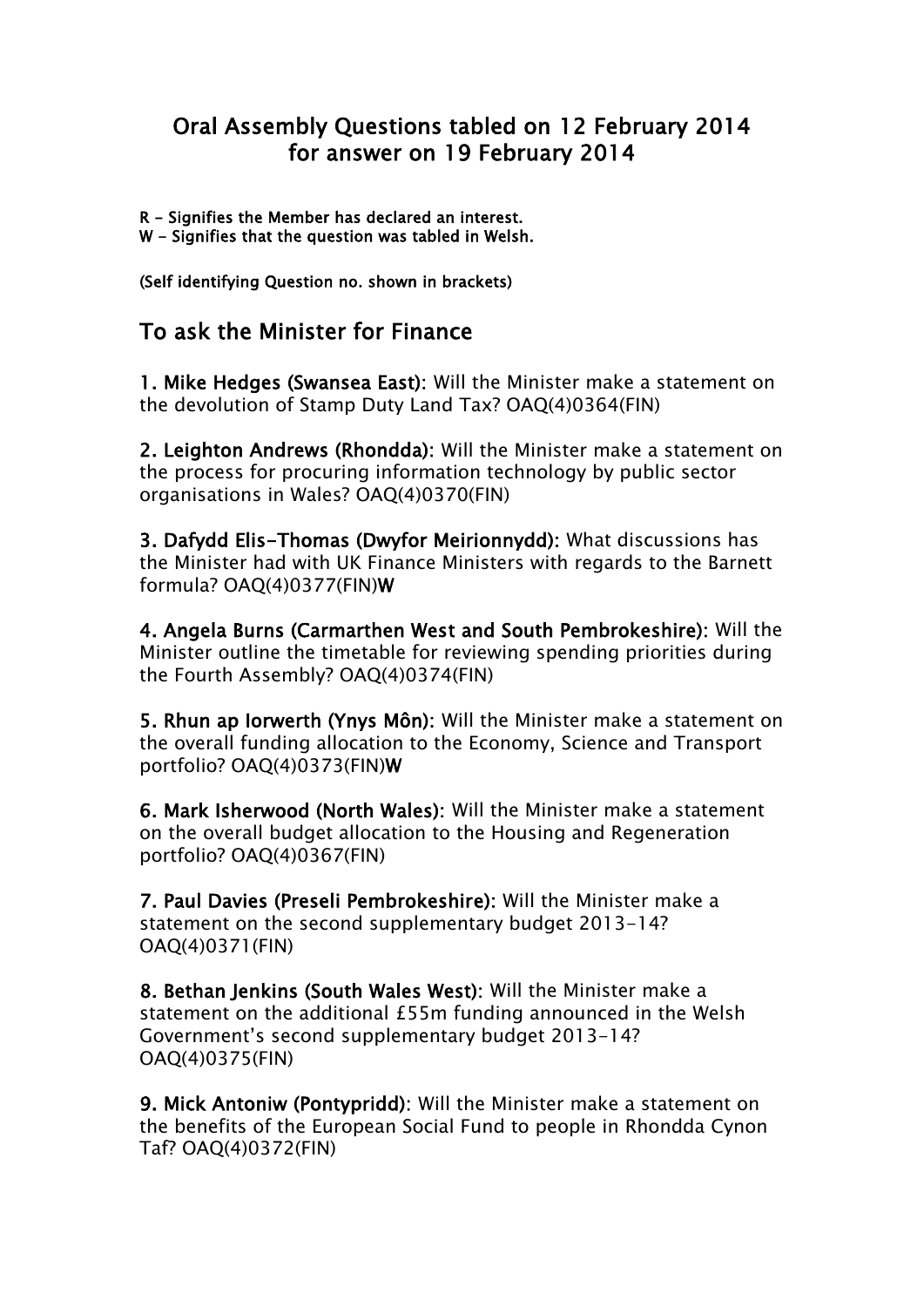10. Janet Finch-Saunders (Aberconwy): Will the Minister make a statement on public procurement in Wales? OAQ(4)0378(FIN)

11. Paul Davies (Preseli Pembrokeshire): Will the Minister make a statement on what action the Welsh Government is taking to deliver value for money across all Welsh Government departments? OAQ(4)0363(FIN)

12. Leighton Andrews (Rhondda): Will the Minister make a statement on the next round of European funding? OAQ(4)0365(FIN)

13. Alun Ffred Jones (Arfon): Will the Minister make a statement on the devolution of financial powers? OAQ(4)0368(FIN)W

14. Julie James (Swansea West): What progress has the Minister made in encouraging the use of the National Procurement Service for Wales? OAQ(4)0369(FIN)

15. Kirsty Williams (Brecon and Radnorshire): Will the Minister make a statement on the additional funding allocation to the Health and Social Services portfolio in the second supplementary budget 2013-14? OAQ(4)0376(FIN)

## To ask the Minister for Local Government and Government **Business**

1. Mike Hedges (Swansea East): Will the Minister outline how many No-Cold Calling Zones are in operation throughout Wales? OAQ(4)0375(LG)

2. Keith Davies (Llanelli): Will the Minister provide an update on Local Government funding in Wales? OAQ(4)0391(LG)W

3. Angela Burns (Carmarthen West and South Pembrokeshire): Will the Minister outline how local authorities are monitored with regard to the implementation of Welsh Government policy? OAQ(4)0383(LG)

4. Simon Thomas (Mid and West Wales): Will the Minister undertake a cost-benefit analysis of the recommendations of the Williams Commission? OAQ(4)0381(LG)W

5. Rhodri Glyn Thomas (Carmarthen East and Dinefwr): What discussions has the Minister had with local authority leaders regarding their audit processes? OAQ(4)0385(LG)

6. Rhun ap Iorwerth (Ynys Môn): Will the Minister make a statement on delivering value for money across local government? OAQ(4)0382(LG)W